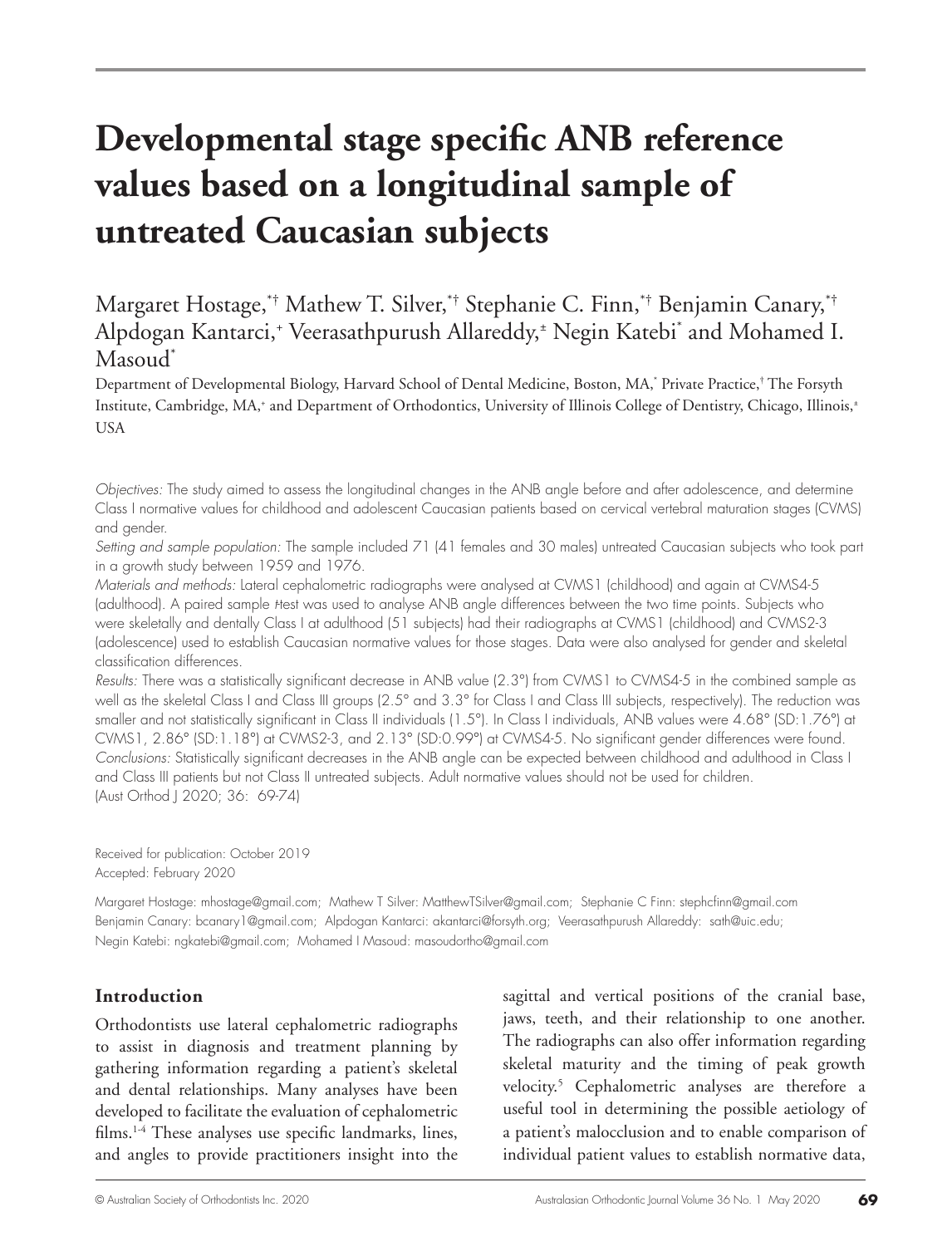thereby identifying the source of a malocclusion.

Most of the cephalometric normative values/ standards in current use were developed between 1945–1955, when cephalometrics gained popularity for longitudinal growth studies and as an orthodontic diagnostic aid.6 Many of the standards developed were based on subjective concepts of what was considered 'normal'. For example, in 1952, Riedel developed normative values for children and adults based on a small sample of individuals with "excellent occlusion".4 In 1953, Steiner developed his analysis to express the concept of "an average American child of average age".2 In 1954, Tweed developed norms from 95 cases that he considered had a "face that I thought was pleasing".3 Despite their imprecise origin, many of these norms have proven reliable over time, including the Caucasian adult normative value for the angle between A point, B point and Nasion (ANB) of 2°.7

The ANB angle has been described as the most commonly used parameter in orthodontics.<sup>8</sup> Introduced by Reidel in 1952, the ANB angle provides information regarding the sagittal relationship of the maxilla to the mandible. It is one of the easiest ways to quickly identify the skeletal classification of a patient and, from there, to look at the ANB angle determinants – SNA and SNB – to assess which jaw is responsible for a discrepancy. While there are limitations to the use of the ANB angle, it is not the purpose of this paper to detail its shortcomings. Currently, the Caucasian cephalometric norm for ANB angle is identified as 2°, with greater angles indicating a Class II relationship, and lesser angles indicating a Class III relationship. The ANB angle, like many other normative values, characterises different ethnic groups with an angle of 4° for Black American patients, 4° for Chinese patients, 4° for Japanese patients, and 3° for Israeli patients.7 Although cephalometric normative values relate to different ethnicities, the same values are utilised regardless of chronologic, skeletal, or dental age and gender. Previous studies have suggested that average cephalometric skeletal values change throughout childhood, adolescence, and adulthood.9-15 However, these studies have not reported developmental stage specific reference values.

The purpose of the present study was to longitudinally assess changes in the ANB angle before and after adolescence, and determine Class I normative values for childhood and adolescent Caucasian patients based on cervical vertebral maturation stages (CVMS) and gender.

# **Materials and methods**

The study utilised longitudinal data obtained on Caucasian children by the Harvard Orthodontic Program based at The Forsyth Institute between 1959 and 1976. The protocol was approved by the Harvard Medical School Institutional Review Board (IRB #16-0113). In the first part of the study, databases were searched for Class I, Class II, and Class III individuals between the ages of 8 and 18 who had available records. The radiographs were then checked to ensure that all of the subjects at the childhood stage were pre-adolescent (cervical stage: CVMS1) and all of the adult subjects were post-pubertal (cervical stage: CVMS4-5). A power analysis was completed to determine the necessary sample size.<sup>16</sup> With an  $\alpha$  error probability of 0.05, 90% power, and effect size of 0.5 (medium effect), the sample size needed for this study was found to be 44 pairs. The sample for the initial part of the study consisted of 71 pairs (41 females and 30 males). The radiographs were analysed, traced, and ANB angles were recorded for both children and adults. A paired sample *t*-test was completed to establish whether a statistically significant difference existed between childhood ANB values and the ANB values found in the same subjects in adulthood. This was done for the entire sample as well as for each adult skeletal classification (Class I, Class II, and Class III based on the ANB angles at the age of 18).

If a statistically significant difference was evident between the children and adults during the initial phase, the project aimed to estimate childhood and adolescent ANB angle normative values for subjects who had Class I ANB angles in adulthood and a Class I dental pattern. For each adult radiograph identified as Class I, two additional radiographs were selected for the same individual at time points representing childhood (CVMS1) and adolescence (CVMS2- 3). These radiographs were traced, and descriptive statistics completed to establish new normative values for childhood and adolescence. The data were also analysed by gender, and two-tailed student's *t*-tests were conducted to determine any statistically significant gender differences between the groups.

The radiographs were traced by authors MH, MS, SF and BC. Ten radiographs were randomly selected to be retraced for inter-examiner reliability. All of the ANB values were measured by author MH. Seven random subjects had their ANB angles for all three time points (21 cephalometric radiographs) measured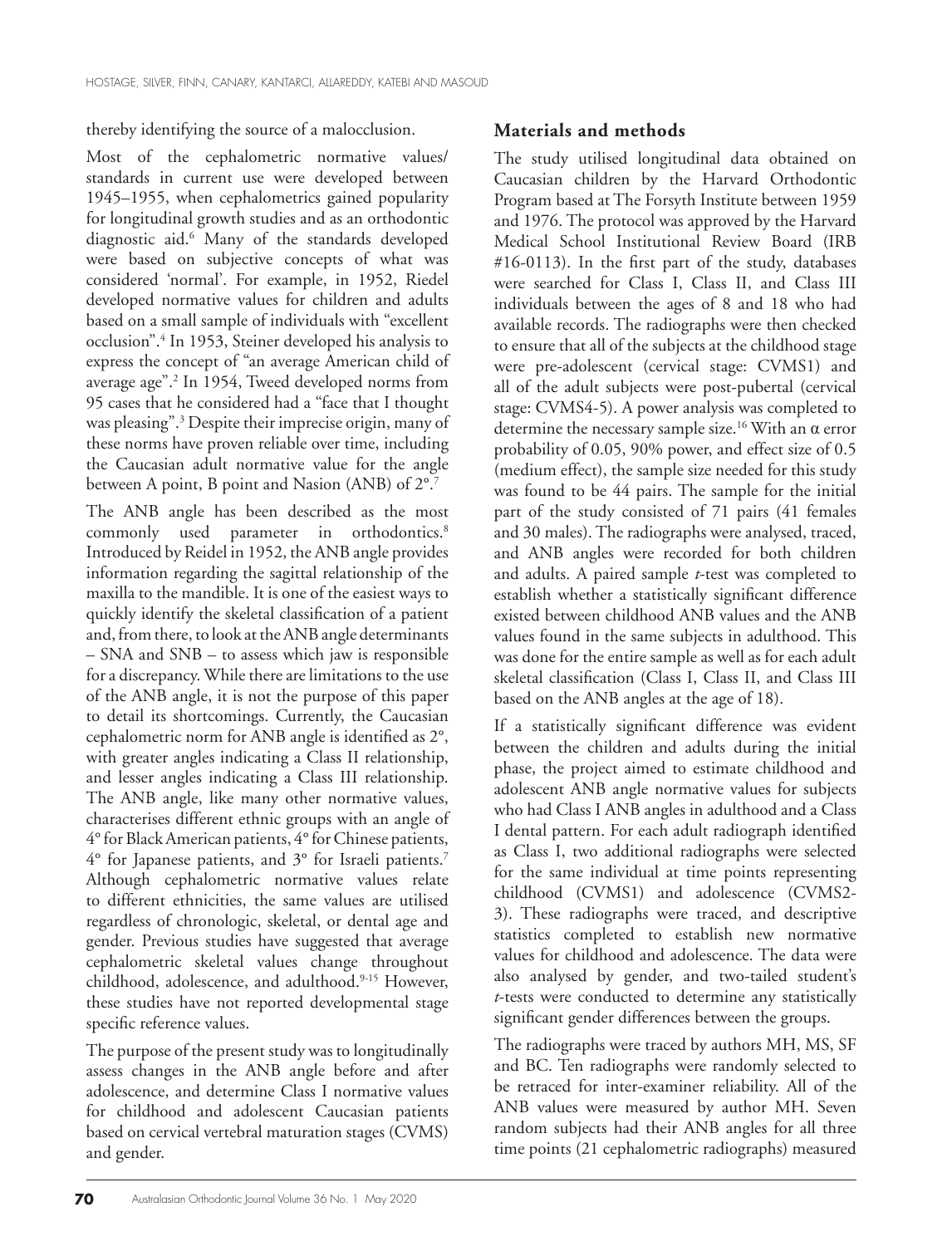twice by author MH to determine intra-examiner reliability. The intra-class correlation coefficient (ICC) was applied to measure intra- and inter-examiner reliability.

# **Results**

The ICC for inter-examiner reliability for the cephalometric measurements ranged between 0.915 and 0.996 ( $p < 0.001$ ). The ICC for intra-examiner reliability for the ANB measurements was 0.951 (*p* < 0.001).

The power analysis required 44 child-adult pairs (88 in total). Seventy-one child-adult pairs (142 total) were collected. Of the 71 pairs, 41 were female and 30 were male. Table I presents the sample by Class I, Class II or Class III skeletal pattern based on adult ANB values. Fifty-one out of 71 subjects were classified as Class I (72%), 12 out of 71 were classified as Class II (17%) and the remaining seven were classified as Class III (10%). One subject with an adult Class I ANB angle was eliminated from the Class I group due to a Class II dental relationship. The mean ANB angle for children was found to be 4.65° (SD:2.14°). The mean ANB angle for adults was calculated as 2.36° (SD:2.17°). A paired sample *t*-test revealed that the difference in the mean ANB angles in children and adults were statistically significant, with a *P* value of

<0.0001. When the sample was grouped according to skeletal classification, the subjects who were skeletal Class I and Class III based on adult ANB angles had childhood ANB angles that were statistically significantly lower than their adult ANB angles. However, subjects who were skeletally Class II had no statistically significant difference between the childhood and adult ANB angles (Table I).

In the second part of the study, 51 individuals were identified who had adult ANB values of 2° (+/- 1.5°) as well as Class I dental findings. Radiographs for these individuals were retrospectively selected at two additional time points: CVMS1 (denoting childhood) and CVMS2-3 (denoting adolescence). The mean childhood ANB was 4.68° (SD:1.76°). The mean adolescent ANB was 2.86° (SD:1.18°). The mean adult (CVMS4-5) ANB was 2.13° (SD:0.99°). A statistically significant difference was present between childhood and adolescent ANB means (*p* < 0.001). Similarly, a statistically significant difference was found between adolescent and adult ANB values (*p* < 0.01) (Table II).

Thirty-one of 51 individuals were female (60.8%), and 20 were male (39.2%). As depicted in Table II, females had ANB values of 4.69° (SD:2.04°), 2.87° (SD:1.27°) and 2.10° (SD: 0.96°) for childhood, adolescence and adulthood, respectively. These values were all statistically significantly different from one

Table I. Mean ANB values for children and adults broken down by skeletal classification and P values for paired sample *Hest.* 

| Group                                               | Mean ANB     | <b>SD</b>      | $\mathbb N$ | P value (child-adult paired sample <i>Hest)</i> /<br>Statistical significance |  |
|-----------------------------------------------------|--------------|----------------|-------------|-------------------------------------------------------------------------------|--|
| CVMS 1 (children) all skeletal<br>classifications   | $4.65^\circ$ | $2.14^{\circ}$ | 71          | P < 0.0001 /                                                                  |  |
| CVMS 4-5 (adults) all skeletal<br>classifications   | 2.36         | 2.17           | 71          | S                                                                             |  |
| CVMS1 (children)<br>Class I (based on adult ANB)    | 4.68         | 1.76           | 51          | P < 0.0001 /                                                                  |  |
| CVMS 4-5 (adults)<br>Class I (based on adult ANB)   | 2.13         | 0.99           | 51          | S                                                                             |  |
| CVMS1 (children)<br>Class II (based on adult ANB)   | 6.26         | 2.13           | 12          | $P = 0.464 /$                                                                 |  |
| CVMS 4-5 (adults)<br>Class II (based on adult ANB)  | 5.63         | 1.18           | 12          | NS                                                                            |  |
| CVMS1 (children)<br>Class III (based on adult ANB)  | 1.64         | 1.88           | 7           | P < 0.001 /                                                                   |  |
| CVMS 4-5 (adults)<br>Class III (based on adult ANB) | -1.66        | 1.92           | 7           | S                                                                             |  |

\*One male subject with an adult skeletal Class I relationship was eliminated from this group due to a dental Class II relationship.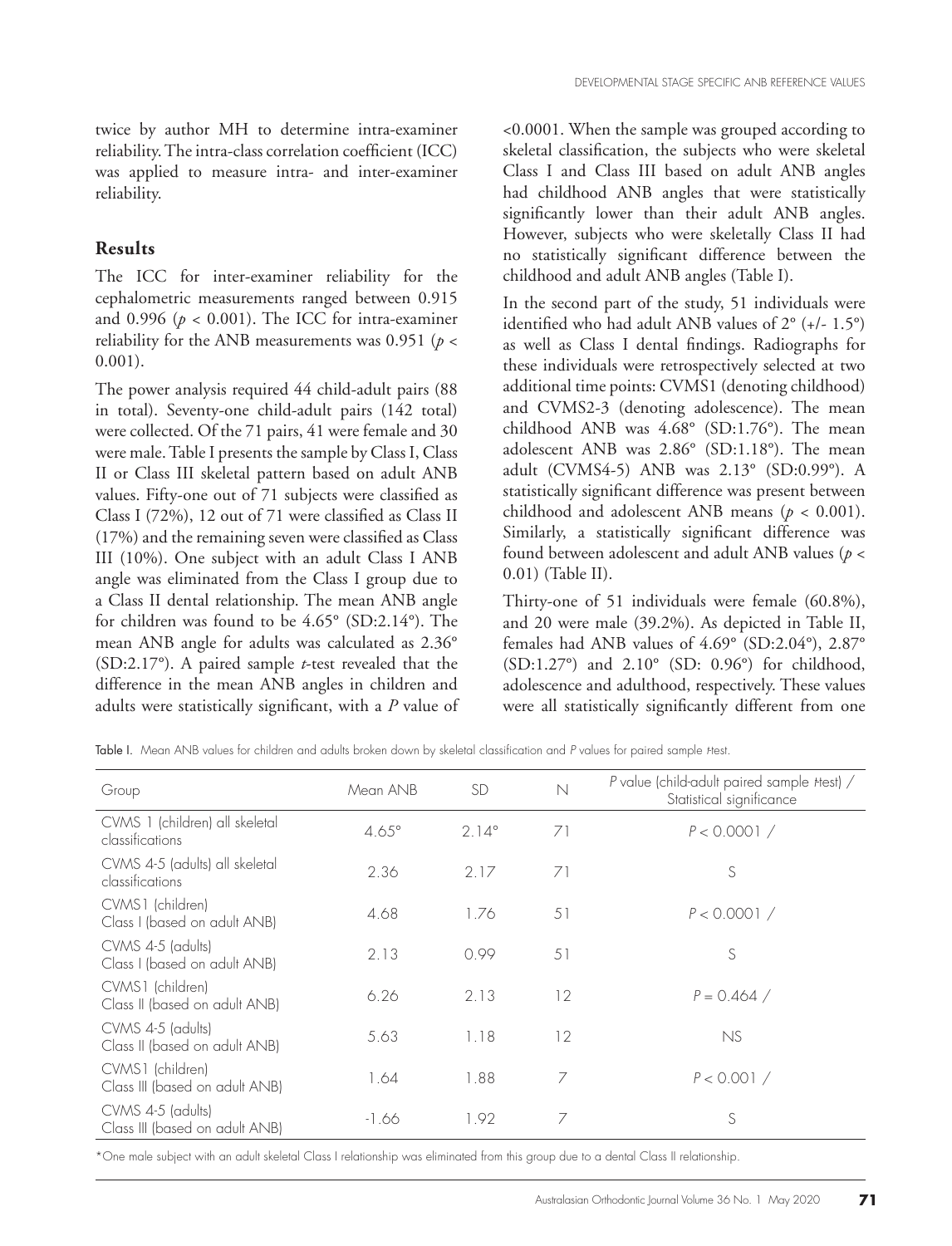another. Males had ANB values of 4.68° (SD: 1.22°), 2.83° (SD:1.05°) and 2.32° (SD:0.85°) for childhood, adolescence and adulthood, respectively. Within the male category, statistically significant differences were noted between childhood and adolescence, but not between adolescence and adulthood. There were no statistically significant differences between males and females within any of the three age groups.

# **Discussion**

The aim for the first part of the present study was to determine whether the Caucasian ANB normative value applied to adults also appropriately applied to children. The longitudinal evaluation was consistent with previous literature, which suggested that the ANB angle is significantly different in childhood relative to adulthood.9-15 Typically, orthodontic populations can provide skewed data; however, the present sample is unique in that it was gathered from a twin registry composed of an untreated Caucasian population. A mean childhood ANB value of 4.65° was found, which is slightly higher than that reported in previous literature. $8-10$  This might be explained by differences in the composition of the study sample, with Huang et al. including subjects based solely on a Class I dental occlusion.9 Nevertheless, the present study adds to the available evidence confirming the pattern that children display larger ANB angle values compared with adults. This may be explained by considering that late mandibular growth would tend to increase the SNB angle, thereby causing a reduction in the ANB measurement. These findings, along

with those previously reported, highlight the need to determine more accurate ANB normative values to reflect the patient's skeletal age and developmental status. It was noteworthy that, when the group was subdivided by skeletal classification, the subjects with Class II skeletal patterns did not show a significant change in ANB angle from childhood to adulthood. This is consistent with the finding of Lux et al., who reported that differences between Class II subjects and a control group at age 15 were already present at age seven but to a lesser degree.8 It is also consistent with the longitudinal findings of Stahl et al., who showed that subjects with untreated skeletal Class II relationships do not self-correct with growth and have a lesser increase in mandibular length during the growth spurt than Class I subjects.13

Based on the significant changes observed between childhood and adulthood in Class I subjects, the study went on to report ANB normative values at two time points prior to adulthood; one corresponding with childhood (CVMS1) and one corresponding with adolescence (CVMS2-3). The cervical vertebral method utilised in the present paper was originally developed by Lamparski and was further modified by Baccetti et al. in 2002.5,17 Baccetti's version differs from Lamparski's in that Baccetti combines Lamparski's CVS1 and CVS2 to make five stages rather than six.5 Regardless of the method used, the information obtained from these skeletal stages can be applied to either method. CVMS1, denoting childhood, includes individuals for whom peak mandibular growth will occur at least one year after this stage.<sup>5</sup> The ANB angle

Table II. Mean male and female ANB angles in Class I subjects at childhood, adolescence and adulthood, and P values for two tailed *Hest* comparing mean ANB angles for each age category within each gender.

|                            | Female $(N = 31)$        | Male $(N = 20)$            | Combined $(N = 51)$      |
|----------------------------|--------------------------|----------------------------|--------------------------|
| CVMS1 (childhood) ANB      | $4.69^{\circ}$ (SD 2.04) | $4.68^{\circ}$ (SD 1.22)   | $4.68^{\circ}$ (SD 1.76) |
| CVMS 2-3 (adolescence) ANB | 2.87° (SD 1.27)          | $2.83^{\circ}$ (SD 1.05)   | $2.86^{\circ}$ (SD 1.18) |
| CVMS 4-5 (adulthood) ANB   | $2.10^{\circ}$ (SD .96)  | $2.32^{\circ}$ (SD $.85$ ) | $2.13^{\circ}$ (SD 0.99) |

Female childhood and adolescence mean ANB angle difference: Two tailed *thest significant at p <* 0.001 Female childhood and adult mean ANB angle difference: Two tailed *Hest significant at p <* 0.001 Female adolescence and adult mean ANB angle difference: Two tailed *Hest significant at p <* 0.001

Male childhood and adolescence mean ANB angle difference: Two tailed *Hest significant at p <* 0.001 Male childhood and adult mean ANB angle difference: Two tailed *thest significant at*  $p < 0.001$ Male adolescence and adult mean ANB angle difference: Two tailed *Hest* significant with  $p = 0.097$ 

Combined sample childhood and adolescence mean ANB angle difference: Two tailed *t*-test significant at *p* < 0.001 Combined sample childhood and adult mean ANB angle difference: Two tailed *Hest significant at*  $p < 0.001$ Combined sample adolescence and adult mean ANB angle difference: Two tailed *Hest significant at p <* 0.001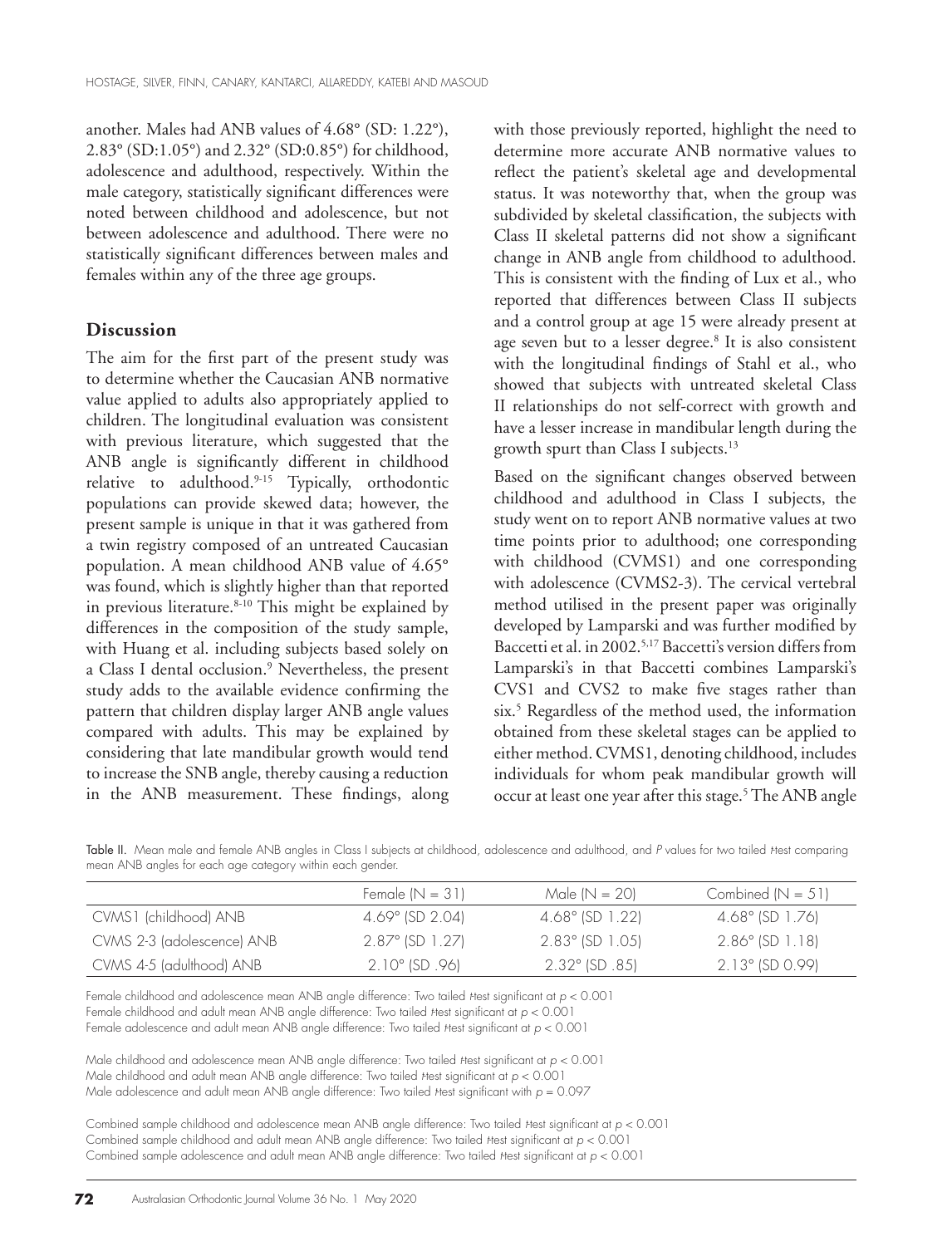in the current childhood sample (CVMS1) was 4.68°, which was expectedly larger than the accepted norm of 2° in the adult population because the adolescent mandibular growth spurt has not yet occurred. According to Baccetti et al., the peak mandibular growth stage occurs between stages CVMS2 and 3. For this reason, CVMS2 and 3 have been used to denote the adolescent sample in the present study. The ANB angle in this group was found to be 2.85°, which was statistically significantly lower than the ANB angle at childhood, which was expected given that peak mandibular growth is occurring during this time. In addition, the present study utilised CVMS4- 5 to denote adulthood due to the likelihood that peak mandibular growth would have occurred one to two years before this stage.<sup>5</sup> Similar to the established adult ANB angle norm of 2°, the present study found a mean ANB angle of 2.15°, which was statistically significantly lower than the ANB value recorded for childhood.

The current data were also identified by gender in an effort to determine potential differences between males and females for each of the developmental stages. While there were slight variations between the genders with regard to ANB angles in childhood, adolescence, and adulthood, none of these differences were statistically significant. In the present study, males and females had similar mean ANB values related to the developmental age group, and also followed the trend of decreasing ANB values over time. Within the female group, ANB angles decreased significantly from childhood to adolescence, and adolescence to adulthood. Males differed slightly, in that, although the ANB angles were statistically significantly different from childhood to adolescence, there was no significant difference from adolescence to adulthood. This difference could be explained by the fact that the division of the sample by classification and again by gender produced only 20 Class I males, which may not have been sufficient to detect a significant difference between adolescence and adulthood. It is also possible that late mandibular growth in males may continue more steadily even beyond the demarcation of CVMS5, and perhaps a statistically significant difference exists at a later chronologic rather than skeletal age.

The information gathered through this study can be useful when diagnosing and treatment planning patients. Considering an ANB angle of 4.68° as the norm for a child in the developmental stage of CVMS1

may indicate to practitioners that a child at this stage may still grow into a Class I skeletal relationship. For patients presenting in the CVMS2-3 stages, an ANB angle closer to 3° may also indicate that the patient is developing towards a Class I occlusion, and may provide helpful information for practitioners regarding treatment options.

Despite its wide usage, the ANB angle is not without its disadvantages. For example, if a patient has a bimaxillary protrusion, there may be an exaggeration of the ANB angle. Similarly, the ANB angle can be affected if the jaws are rotated clockwise or counterclockwise.18 Understanding and anticipating growth as it relates to cephalometric measurements may provide additional insight for practitioners in diagnosis and suggest treatment plans based on this data, especially in young children. It is important to consider, however, that cephalometric measurements depict a two-dimensional representation of a threedimensional object and should always be used in light of other clinical records and exams. Furthermore, the ANB angle has its own inherent limitations. For this reason, ANB is only one piece of diagnostic information that should be used when evaluating the sagittal relationship of the maxilla and the mandible. Other analyses such as the Wits appraisal may deliver a more accurate picture of the sagittal skeletal relationship.

It is suggested that future studies could focus on examining the developmental stage specific normative values for different ethnic groups and different analyses.

# **Conclusions**

- 1. Statistically significant decreases in the ANB angle (2.3–3.3°) can be expected between childhood and adulthood in Class I and Class III untreated subjects but not Class II untreated subjects.
- 2. In the present sample, Class I children had an ANB normal value of 4.68°, which dropped to 2.86° during puberty, and finally to 2.13° in adulthood.

# **Funding sources**

The records used in the study were collected between 1959 and 1976 using NIH funding for the Forsyth Twin Study. Grant/Award Number: (ROI DE 02873).